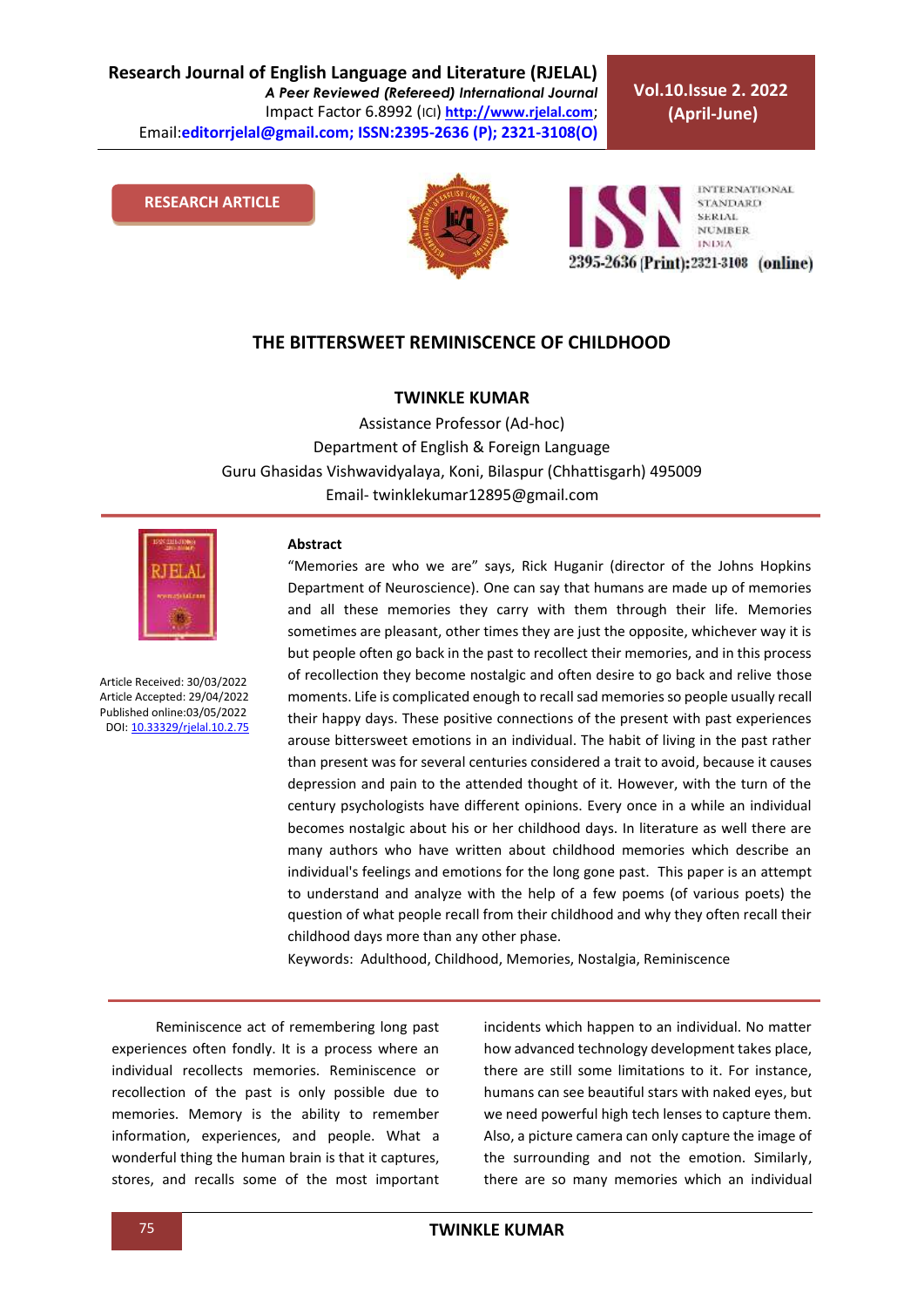makes; and it is not possible to store all of it in any form. The best example to understand this concept is through an individual's childhood. Parents use camera or video tapes to capture the childhood of their children. Since it is being captured by someone else and not by the child, it is possible that the child can have a totally different memory of what is being captured in the picture or he may recall it differently.

According to science, humans start to remember from an early age, some memories we keep with us for long, while others we forget soon. The ones that we keep, piles up, and are stored in our brain, till we recall them. The question is what we remember? As we grow up we meet many people, go from place to place, experience and explore new things, undergo a lot of events and incidents, but there are certain things which leave a deep imprint in our brain. The stronger the imprint the more memorable it becomes. According to science,

"When we learn something—even as simple as someone's name—we form connections between neurons in the brain. These *synapses* create new circuits between nerve cells, essentially remapping the brain. Those synapses get stronger or weaker depending on how often we're exposed to an event. The more we're exposed to an activity the stronger the connections. The less exposure, however, the weaker the connection". (*Inside*)

This above statement makes it clear that we remember because we recall it again and again. This time and again recalling of the same event creates a fixed spot in the brain for that particular memory and we can easily go back to it whenever we want to.

When do we need to recall? It is a common human behaviour that we often become nostalgic and rely upon our memory to gather some little joys from the past to carry on with the present life.

"According to the researchers, most participants experienced nostalgia when faced with difficult life situations, such as present worries and anxieties. This suggested that casting their minds back to a happier or more meaningful time helped participants cope with present uncertainties". (Cohut)

There are various ways to remember the past. We can become nostalgic about love, or loss, pain, struggle, some trauma incident or any good experience. Childhood is one phase that an individual recalls more frequently than any other phase. One reason could be that we all have been children and so we all have multiple memories of childhood, which we can easily share and relate with one another. Childhood is the most blissful phase of life. There are so many reasons which describe why an individual reminisces about his childhood days. Firstly, it is because childhood days are the most carefree days. So, life is spent in happiness. During this period a child has nothing to worry about tomorrow, because he is too young to understand the real world. In this happy state of life one is able to create beautiful memories. As a child continues to grow, slowly he starts to gain worldly wisdom which fills him with practical knowledge of the world. A child is believed to have an innocent heart, a heart not corrupted by this world having no prejudices, and no negativity for others. As some say childhood is the phase where a child still remembers the heavenly world from where he came, so in the childhood phase he remains in a blissful state. As an individual becomes an adult he sees the world in a different way. In adulthood people have a lot of stress. Stress related to work, stress to pay bills, taxes, job, not only this but adults are responsible for taking their own decisions. While for a child his parents are there to take decisions for him, and are there to provide guidance. Adults when taking their own decisions are always fearful of the consequences. Adults are always conscious about what others will say or think, they fear being judged by the world. While on the other hand, children are the believers of fantasy, they believe that Santa Claus is there, all their superheroes are alive, and they also pray earnestly believing God is listening. Thus, children set no boundaries to their imagination, and fancy, so to them everything seems possible, while adults don't entertain any impractical things.

Now let us see how the authors in various works have described nostalgia of some childhood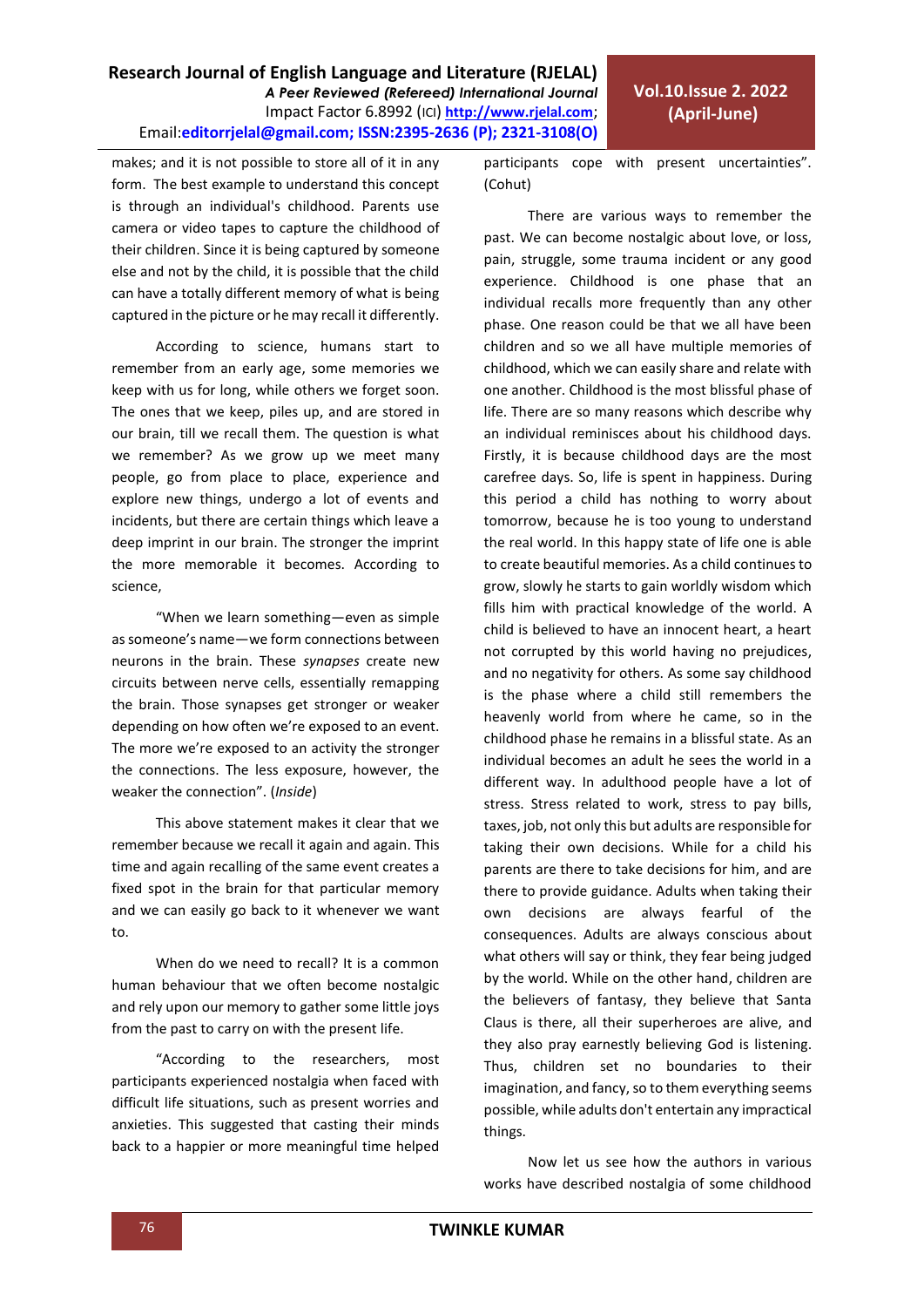# **Vol.10.Issue 2. 2022 (April-June)**

experiences. Know for her feminist voice in India, Kamala Das', "My Grandmother's House" is a nostalgic poem about her childhood memories. The speaker starts with the description of her childhood home which is her Grandmother's House. And she says: she used to live in a house which is now far away, that was the house where she received love. This reflects the desire of the speaker to receive love, which is missing in her present life, and has made her remember her past. This is a nostalgic experience. It can evoke various emotions from humans like happiness, sadness, melancholy etc. There are various things that make one reminisce about the past. One of these reminiscence things is 'Home', the place where one's childhood is spent. The speaker here is also recollecting her past memories of childhood house "I was then too young/ To read"(Das, line4-5). She says that the house is not what it used to be. Now that house is withdrawn into silence, and no one lives there. The speaker continues and says she 'Often' has this thought, the thought of going back to that house. The speaker's desire to go back to the old abandoned house signifies her present tormenting state. The speaker's hopeless state of life has made her want to return back to that house and "pick an armful of/Darkness to bring it here to lie" (Das, lines 9-10). This clearly depicts that even the darkness of her Grandmother's house is more precious compared to her present state. The speaker says that even such a thing like darkness, she will carry with her and keep it like a pet in her room. The speaker continues and says that one cannot believe that she used to live in such a house and was proud of it, because that was the place where she received love. So, to the speaker the house has become a reminiscence of the feeling of being loved, which she has lost now. At the very end of the poem the speaker declares that, now she has lost her way to that house, now that house seems so far away that she cannot go there, and she is begging at strangers' door to receive love, "at least in small change?" (Das, line16).

Published in D.H. Lawrence's 1913 collection *Love Poems and Others*, "Piano" is a lyrical poem which explores the speaker's childhood memories. In the poem "Piano" the speaker after listening to

the music of piano and the soft voice of a woman singing, becomes nostalgic and remembers his childhood days. This very memory of the moment is enough to carry him "back down to the vista of years", (Lawrence, line 2) till he can clearly start to see a vision of a child sitting under a piano, beside the feet of his mother who is smiling at him, while singing her soft songs. Although, the speaker tried hard and resisted not to go back in the past but he can't. 'In spite of his' efforts the alluring but harmful melody of the song betrays the present, and carries the speaker to the past. And now the speaker's heart laments about going back to his childhood home. The speaker clearly remembers all things, like how it was cold out, and the 'hymn of the cosy parlour', the piano with its twinkling sound, and all this signifies the comfort and warmth he was feeling in those days. At the end the speaker says now there is no use for the woman singer to shout in a loud voice, and even the passionate playing of piano is all vain and of no meaning to the speaker, because he is consumed by his past memories and "the glamour of childish days" (Lawrence, line 10-11) is upon him. Although, he tried hard in the beginning to resist this feeling, and appreciate the present and not to wonder about the past, he didn't succeed. The speaker has cast down his manhood in the "flood of remembrance" and is lamenting and weeping just like a child who cries when he wants something. But the speaker clearly states that he is weeping for his past, the past which was happy, warm and full of comfort, now gone.

In another poem, "I Remember, I Remember" by Thomas Hood, we have a similar reference. The poem is a faint sigh in the poet's voice as he recalls his childhood days. In the first stanza the speaker recalls his childhood house. The house where he was born, his bedroom and remembers how through the little window in his room the sun shines in every morning. The poet tells that during those days he never felt that the days were too tiring and long, because he did not groan; his days were pleasant during those days. The poet comes back in the present and declares his dark desire. Now he often has this thought, why the night didn't take his breath away, so that he would have died before attaining adulthood. His unwillingness to live in the present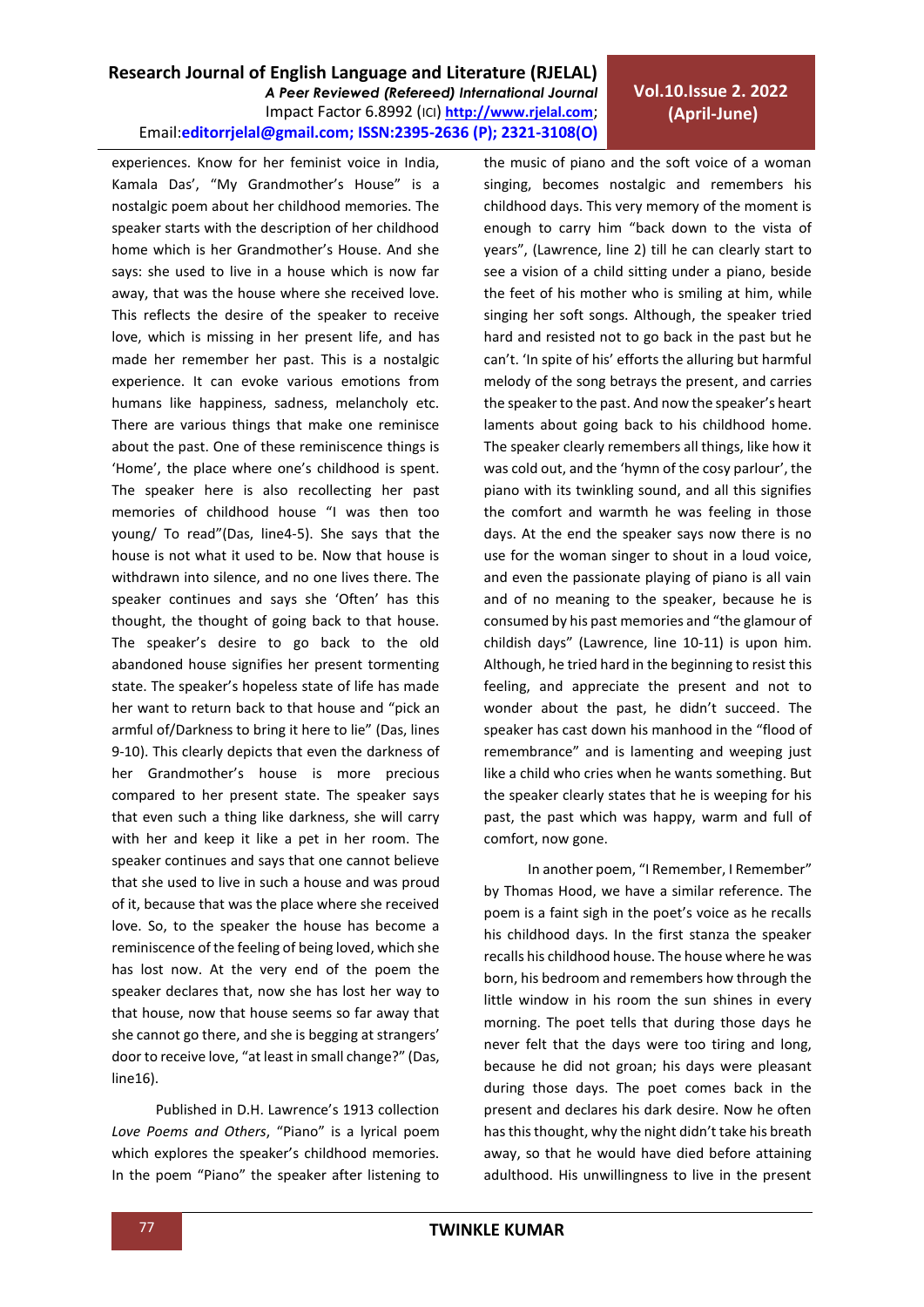# **Vol.10.Issue 2. 2022 (April-June)**

shows the lack of joy in his life. In the next stanza the poet remembers how he used to swing in the fresh air, and how his "spirit flew in feathers then/ That is so heavy now" (Hood, lines 21-22). Childhood is the phase where one has no worries about what will happen tomorrow that can weigh him down, in these carefree childhood days the poet's soul felt so weightless and he can feel the lightness in his soul. But in the present, the situation is totally different from what it used to be. All the lightness and freshness of his childhood days are gone. In the final stanza the poet states how fancy used to carry his imagination in childhood, but now no more. Children set no boundaries to their imagination, but as they grow and become adults their mind is filled with practical knowledge of the world. Adults set limits to their imagination and believe only in reality. This childhood ignorance is the source of little joy in life. The very highlight of this last stanza is the notion that children are closer to heaven, "But now 'tis little joy/ To know I'm farther off from heav'n/ Than when I was a boy" (Hood, lines 31-32).

In "The Retreat", Henry Vaughan has used the same reference and said joyful were the early days, the days of his infancy. The poet has a strong desire to travel back to his childhood days, so that he can once again reach the place where he has left his glories, which he possessed during his childhood. The only problem is that he cannot go back, because his soul has spent too many days on the earth and has forgotten the way, "my soul with too much stay/ Is drunk, and staggers in the way" (Vaughan, lines 27-28). Lastly, the poet describes that there are some people who prefer to keep moving forward, but the poet longs to move back. He says that with this backward move he will be able to live in his happy past. However, the poet is not very sure about this backward move of his, and so he has another way, and that is through death, "when this dust fall to the urn, /In that state I came, return" (Vaughan, lines 31-32). Ultimately, the poet declares that only after his death, he can return back to the glorious state he came from.

In "Our Casuarina Tree", Toru Dutt describes a casuarina tree, which is very dear to her, because the tree is the symbol of the happy childhood days which she had spent with her loved ones. First the poet describes the casuarina tree, which is the centre of all the activities happening there. The tree stands gallantly, wearing the scarf of creepers that hang around it. Every morning when she widens her window, her eyes rest on the tree, "When first my casement is wide open thrown/ At dawn, my eyes delighted on it rest" (Dutt, lines12-13). The tree is so lively, at the centre as the baboon sits there to watch the sunrise, kokilas far and near hail the day, and at the bottom the cows takes their shelter and waterlilies spring together. This is the splendid view which the speaker encounters and enjoys every day. After the description of the gallant tree, the speaker tells it is "not because of its magnificence" that the tree is precious to her. She says "dear is the Casuarina to my soul" (Dutt, line24). for the memories which I have made with it. Then the speaker recalls the early days when she used to play beneath the tree with her 'sweet companions', whom she has loved with an intense love. For this sake, the memory of happy days with her loved companions, the Casuarina tree will always remain dear to her. Even if the years may roll by she will not forget the precious memories that she shared with the tree and her loved ones. Further, the speaker says that the image in her memory is the blend of these two; the image of the tree and that of her companions, and that is why if she recalls any one of these two the other appears automatically. This memory is so strong that it brings 'hot tears' in her eyes. Next, the speaker describes that she hears some murmur and strange noise, which sounded like a dirge to her, and she thinks it is a lament speech uttered by the Casuarina tree, that may reach to an unknown place. The speaker continues and says even when she is physically far away from the Casuarina tree, she hears its lament in distant lands, 'and every time the music rose', before her inner vision rises the very image of the tree, and the image of the Casuarina tree is exactly the same as it existed in her happy prime. Finally, the speaker declares that she wants to buy something in the honour of the tree for it is the reminder of her happy childhood days which she has spent with her loved ones. Her sweet companions are no longer with her, but she wishes that the tree will remain there forever just like the 'Borrowdale Tree'. Being the integral part of her childhood memory, and the